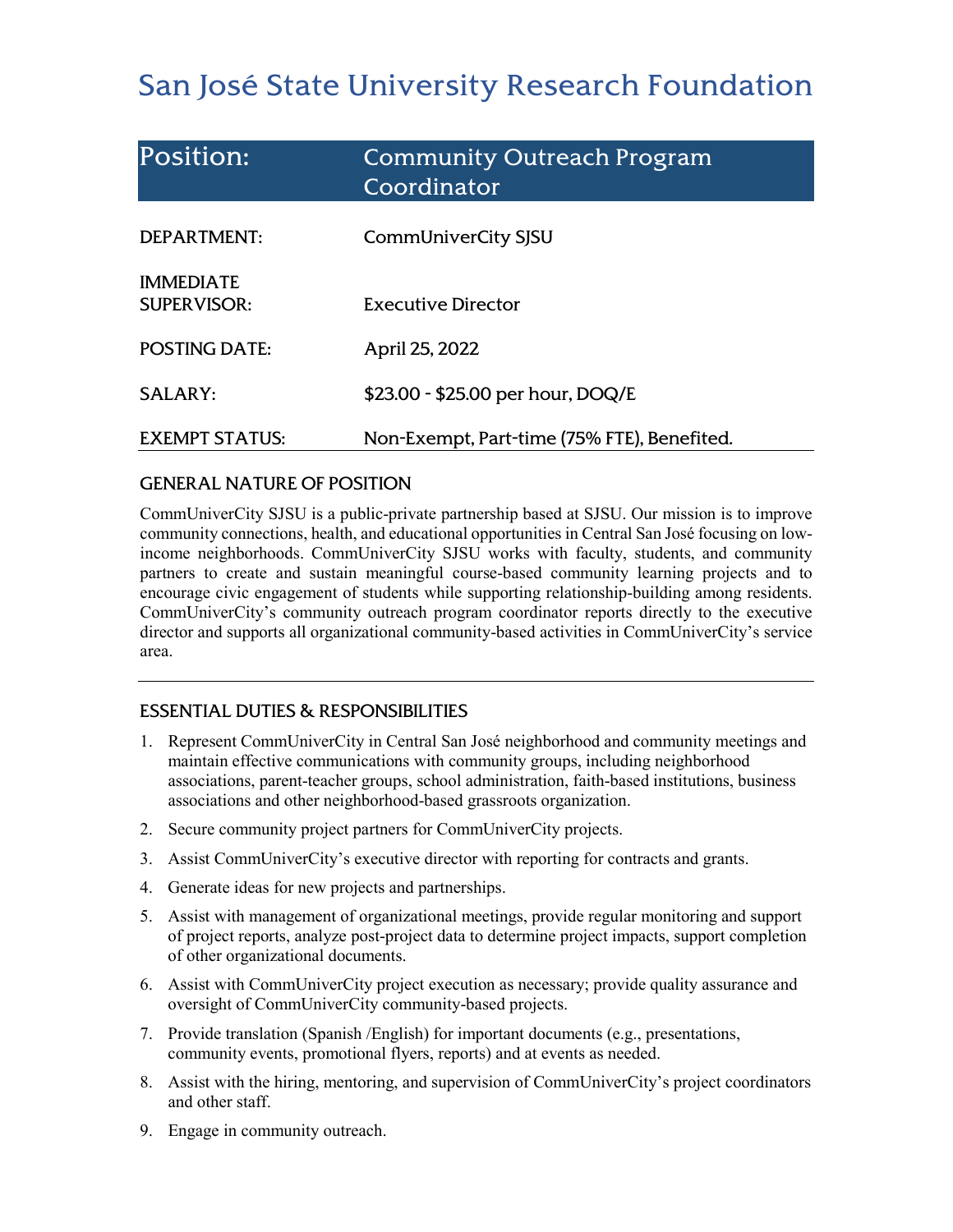10. Support the community director with community outreach related to CommUniverCity's community events.

## INTERPERSONAL CONTACTS

Directly reports to the executive director.

### SUPERVISORY RESPONSIBILITIES

None.

### QUALIFICATIONS

#### Education and Experience

- B.A. or B.S. degree in related field preferred (e.g., Political Science, Communications, Public Relations, Chicana/o Studies, Justice Studies, Social Work, Education, Business, Sociology).
- At least one year of administrative experience in an academic or non-profit organization.
- Professional experience working with wide variety of community groups managing complex multi-stakeholder projects and balancing priorities.

#### Knowledge, Skills, Abilities Required

- Excellent strategic, presentation, verbal, written communication skills.
- Demonstrated ability to effectively plan and manage projects and people.
- Bi-lingual (Spanish and English) skills.
- Ability to work independently.
- Demonstrated interest in working with culturally diverse and underserved populations.
- Demonstrated professional experience working effectively in a team setting.
- Ability to use standard word processing and spreadsheet software, the suite of Google Cloud office tools (e.g., Docs, Sheets, and Forms), general familiarity and proficiency with database management, video conferencing software, social media platforms.

#### Physical Requirements

- Must be able to operate general office equipment.
- Must be able to sit for extended periods of time.
- Some physical labor might be required, must be able to lift a minimum 30lbs.

**PLEASE NOTE: This position is considered a "sensitive" position by SJSURF and CSU policy. Consequently, the successful candidate must undergo and successfully complete the Live Scan (fingerprinting) background check as a condition of their employment. This background check must be completed before the actual start of employment.**

**NOTE:** This position description intends to describe the general nature and level of work being performed by people assigned to this job. It is not intended to include all duties and responsibilities. The order in which duties and responsibilities are listed is not significant.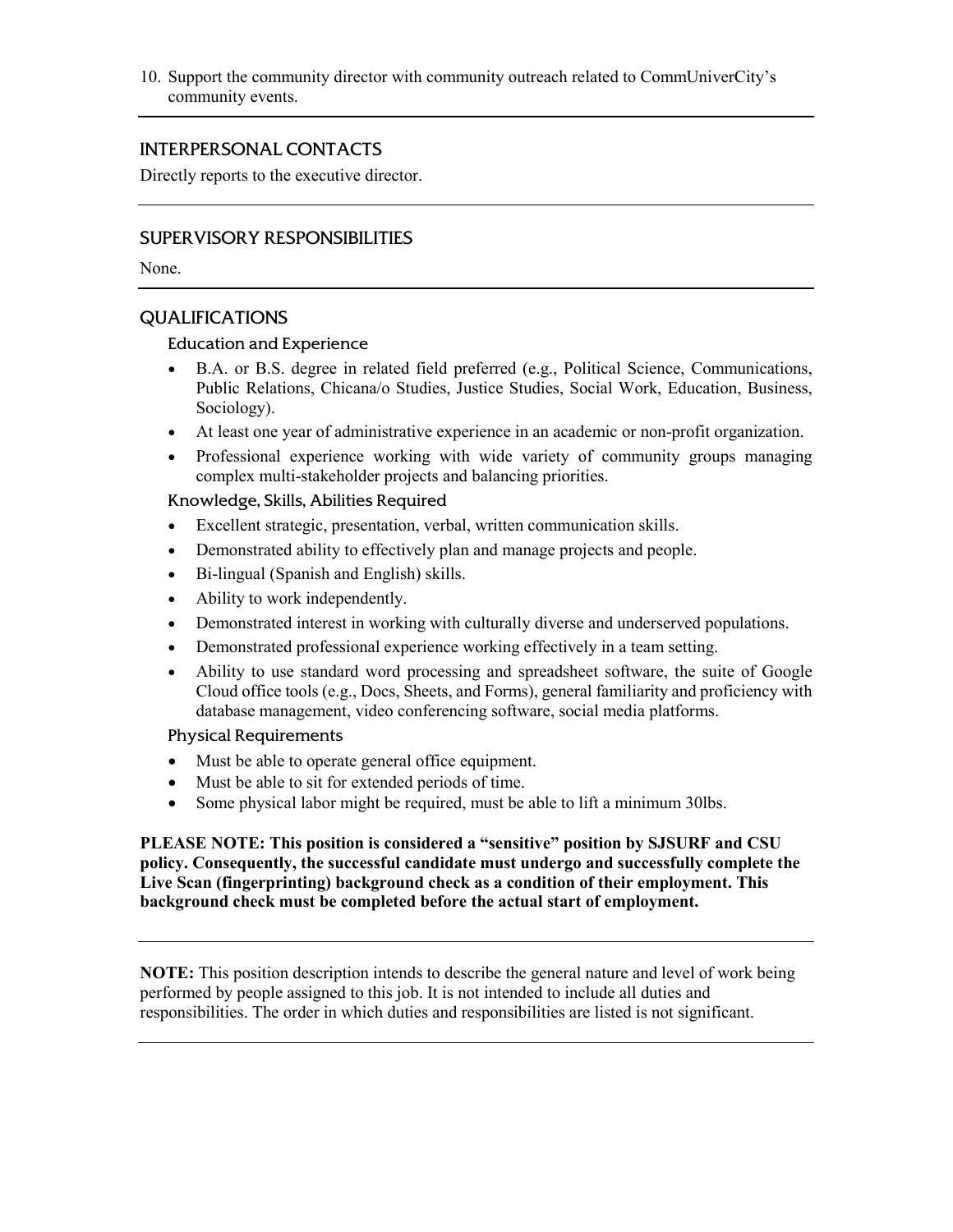## **BENEFITS**

The San José State University Research Foundation (SJSURF) provides excellent benefits package to benefited employees. **The comprehensive benefit package includes:**

- a) Nine company subsidized CalPERS health insurance plans to choose from (employee contributions differ according to plan and level of coverage).
- b) Employer paid dental and vision for both employee and eligible dependents.
- c) Life, AD&D, LTD with supplemental coverage opportunities.
- d) 14 paid federal & state holidays.
- e) Retirement Plan: 403 (b) employee contribution plan component and a 403 (b) employer contribution component, which vests immediately.
- f) Vacation hour accruals and separate sick hour accumulations.
- g) Employee discounts.

Please visit the **Benefits & Compensation page** on the SJSU Research Foundation website for more detailed information.

# COVID-19 VACCINATION POLICY

As required by the CSU Vaccination Policy, all new hires must be fully vaccinated against COVID-19 starting on September 30, 2021. Fully vaccinated means it has been 14 days after the second dose of the Pfizer or Moderna vaccine has been given, or it has been 14 days after the one dose of the J&J vaccine has been given. Additionally all employees are required to have booster shots and provide proof to SJSU by 02/28/2022 or after the six months from the final dose of the original vaccination, whichever is later. Proof of being fully vaccinated does not need to be disclosed until a job offer has been made, and proof must be submitted after the acceptance of the job offer. New hires may request a reasonable accommodation of the COVID-19 vaccination requirement based on medical or religious reasons. New hires must submit their request for an accommodation form after they accept the job offer, and before their scheduled start date. The reasonable accommodation provided to the employee, if any, will depend on the employee's job and the applicable facts, but it may include weekly COVID-19 testing. New hires who do not submit, before their scheduled start date, proof of being fully vaccinated or a request for reasonable accommodation will have their job offer revoked.

## APPLICATION PROCEDURE

To apply for this position, an applicant must submit a formal application for employment, as well as a resume, and a cover letter. The formal employment application is located on the SJSURF website on the **[Forms page.](https://www.sjsu.edu/researchfoundation/resources/forms/index.php) All candidates must submit their application materials to [foundation-jobs@sjsu.edu.](mailto:foundation-jobs@sjsu.edu) Please add COP COO to the subject line of the email.**

A background check (including a criminal records check) must be completed satisfactorily before any candidate can be offered a position with the SJSURF. Failure to satisfactorily complete the background check may affect the application status of applicants or continued employment of current SJSURF employees who apply for the position.

# REASONABLE ACCOMODATION

The San José State University Research Foundation (SJSURF) is committed to providing access, equal opportunity, and reasonable accommodation for individuals with physical or mental disabilities in the employment, recruitment, examination, hiring and interviewing processes. If you are a job seeker with a physical or mental disability and require a reasonable accommodation to search, apply, or interview for a job opening or otherwise need a reasonable accommodation during